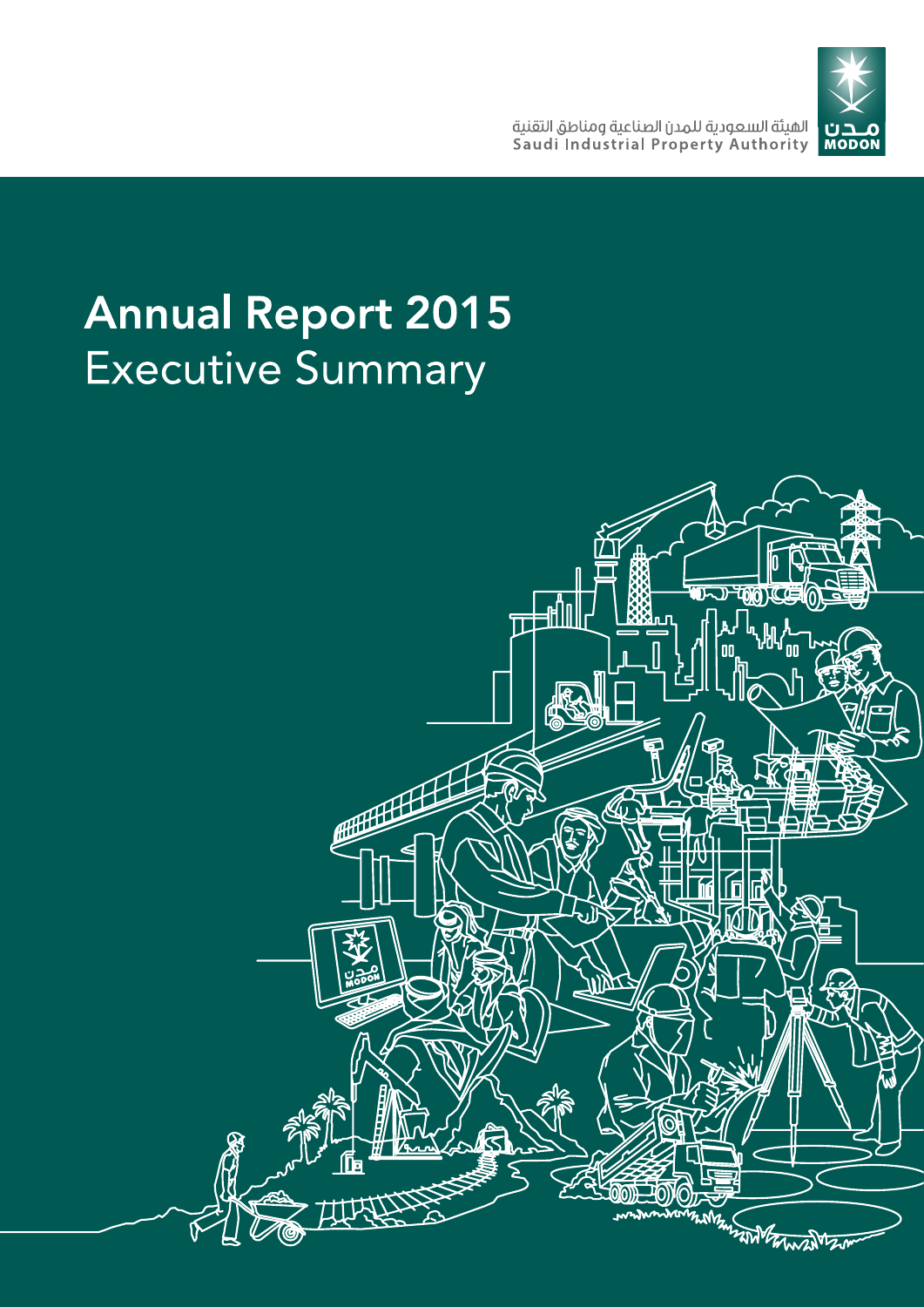## **Executive Summary**

Established in 2001, the Saudi Industrial Property Authority (MODON) is responsible for the development of industrial cities with integrated infrastructure and services; whereas MODON has established industrial cities in various regions of the Kingdom, it is currently overseeing 34 existing and underdevelopment cities which include: Riyadh (1st., 2nd. & 3rd.), Jeddah (1st., 2nd. & 3rd. & 4th.), Dammam (1st., 2nd. & 3rd.), Makkah, Qassim (1st. & 2nd.), Al-Ahsa (1st. & 2nd.), Madina Al-Munawwara, Al-Kharj, Sudair, Al-Zulfi, Shaqraa, Durma, Ha'il, Tabuk, Ar›ar, Al-Jouf, Assir, Jazan, Najran, Al-Baha(1st. & 2nd.), Hafr Al-Batin and Rabigh. In addition, there are cities under planning and designing which include: Wa'ad Al-Shumaal and Al-Qassim Oasis.

MODON is also responsible for creating the ideal environment for growth and development of technology zones in the Kingdom of Saudi Arabia, where MODON is currently overseeing two technology zones and is seeking to earmark further zones towards acquiring the latest technological investments.

Private industrial cities, with the highest global standards and specifications, are under direct MODON supervision. Currently MODON oversees six private industrial cities and is about to oversee more private industrial cities.

MODON also provides several economic advantages and attracting incentives for industrial, technical, service, residential and commercial projects; as competitive annual rent of developed industrial land in some cities prices is just one riyal per square meter. Industrial investors also find attractive financing opportunities offered by government financing funds and banks to lend to industrial projects, as well as other facilities to support exports by providing export guarantee and Customs exemption for imports of raw materials and machinery.

In the year 2015, MODON achieved extra clear and tangible leaps in terms of gated communities and building projects, Ready-built factories being one of those, which strengthened its plans and drew strategic objectives in the implementation of projects. This year MODON witnessed one of the most successful indicators of projects, initiatives and programs.

At the end of year 2015, there are more than 2,874 productive factories and 6,020 industrial, service and logistics contracts in the existing industrial cities on an area of more than 182 million square meters developed by MODON. Designs for housing complexes as well as projects and standard models of buildings for residential villas, hotel apartments, MODON schools, parks, commercial complexes, fire stations and workers housing have been completed in a number of industrial cities. MODON Oasis, a concept of specialized women-only industrial cities; have been achieved in each of Al-Ahsa, Jeddah and Yanbu industrial cities.

Many new contracts have been signed to support investors by building 'Ready-built Factories'. More land has been developed to construct warehouses, industrial incubators, complete service system and logistics facilities, as well as administrative buildings and halls, malls, roads and other utilities.

Currently the investments in the industrial cities exceed 500 billion riyals, whereas more than 480,000 workers are employed.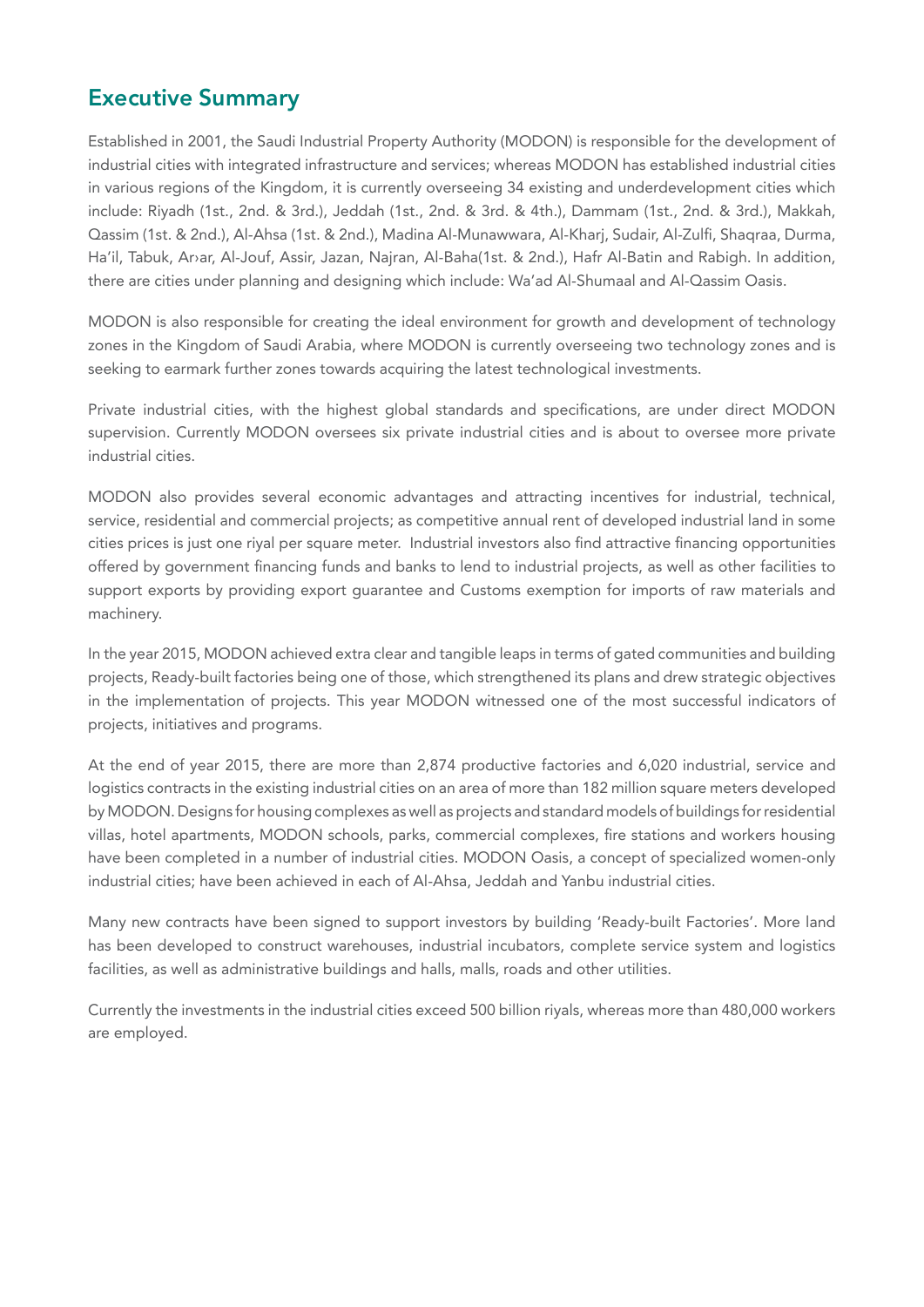# **Vision**

To provide distinctive and unique industrial cities and technology zones of the highest quality throughout the Kingdom.

# **Mission**

To establish, develop and operate the industrial cities and technology zones in partnership with the private sector, enabling us to provide integrated services that meet the needs of investors, contribute to community development, and preserve the environment.

# **MODON Values**

- Commitment: We are committed to our responsibilities towards the nation, the investor, the community and the environment.
- Creativity: We develop mechanisms and products that facilitate the investor.
- Excellence: We excel in providing integrated industrial cities with value-added facilities.
- Achievement: We achieve the aspirations of the investor by quality and proficiency.
- Teamwork: We adopt complimentary work to overcome all the challenges and obstacles.

# **MODON – Indicators and Figures…**

| Total Revenue - SR. 547 million                                             | Productive Factories - 2,874                                         |
|-----------------------------------------------------------------------------|----------------------------------------------------------------------|
| Length of Roads - 275 km                                                    | Logistics Area - 2.5 million square meters                           |
| Number of Industrial cities - 34                                            | Residential Complex Area - 300,000 square<br>meters                  |
| Developed Area - 182.5 million square meters                                | Green Areas - 1.8 million square meters                              |
| Electricity - 6,766 MVA                                                     | Number of Trees - 63,079                                             |
| Ready-Built Factories (existing) - 134                                      | Provision of Water Services – 10 new cities                          |
| Ready-Built Factories (under construction) - 534                            | Drop in Number of Fires - 23%                                        |
| Developed Area in Private Industrial Cities - 18.3<br>million square meters | Reduction in Land Allocation Time - 26 business<br>days              |
| Industrial, Services and Logistics Contracts - 6,020                        | Total Logistics Services Contracts almost -<br>600,000 square meters |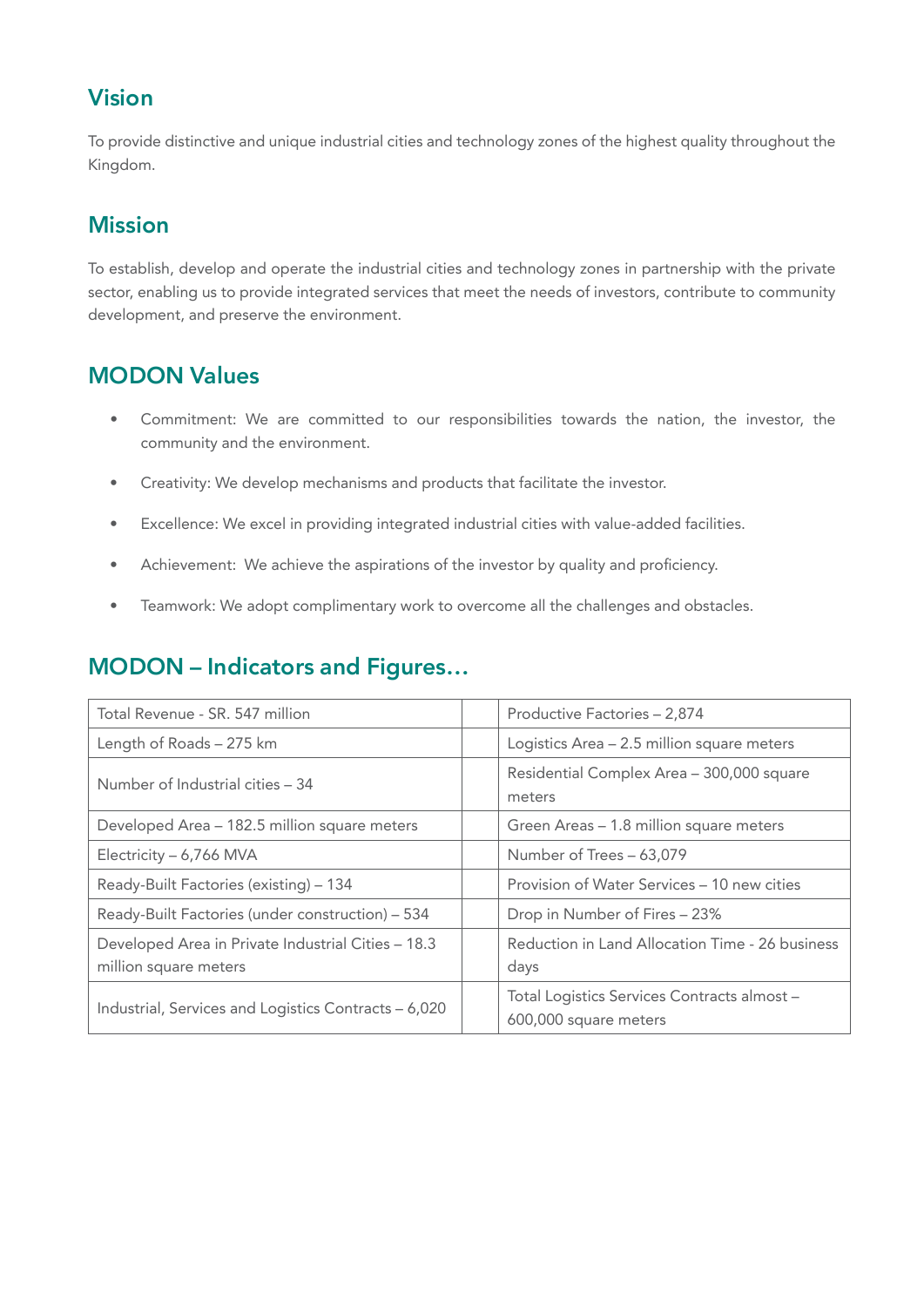# **Manpower and Working Environment**

MODON has been successful in attracting distinctive competencies, where the number of applicants in 2015 reached to nearly 16 thousand compared to 7,268 in 2014. The following chart shows the growth of the number of employees:



Graph (1-1) Growth of Employees in MODON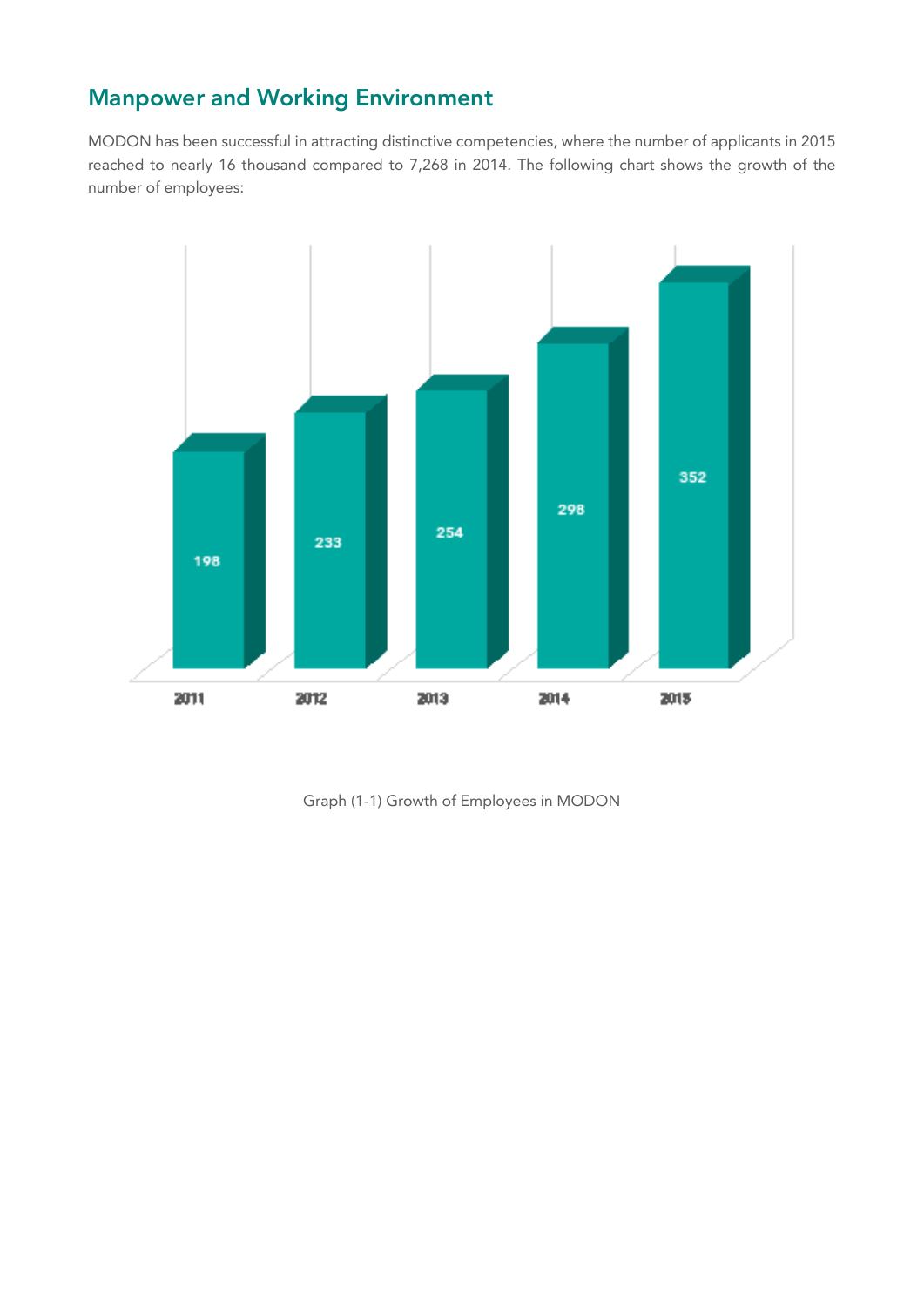# **Industrial Sector in the Kingdom**

The contribution of manufacturing to GDP for the 2015 at current prices accounted for 2.12% compared to 8.10% for the year 2014. Whereas the percentage of the relative contribution of the manufacturing industry in GDP for the year 2015 at constant prices, represents 8.11% compared to 5.11% for 2014.

Manufacturing value also reached to approximately 299 billion riyals at current prices and 296 billion riyals at fixed prices.



|                         | 2013  |        |          |
|-------------------------|-------|--------|----------|
| Current Prices =        | 2.92% | 10.11% | $-2.12%$ |
| <b>Fixed Prices</b> • I | 3.37% | 9.54%  |          |

Graph (2-1) Manufacturing Growth in GDP

\*Source: General Authority of Statistics – National Accounts Index 2015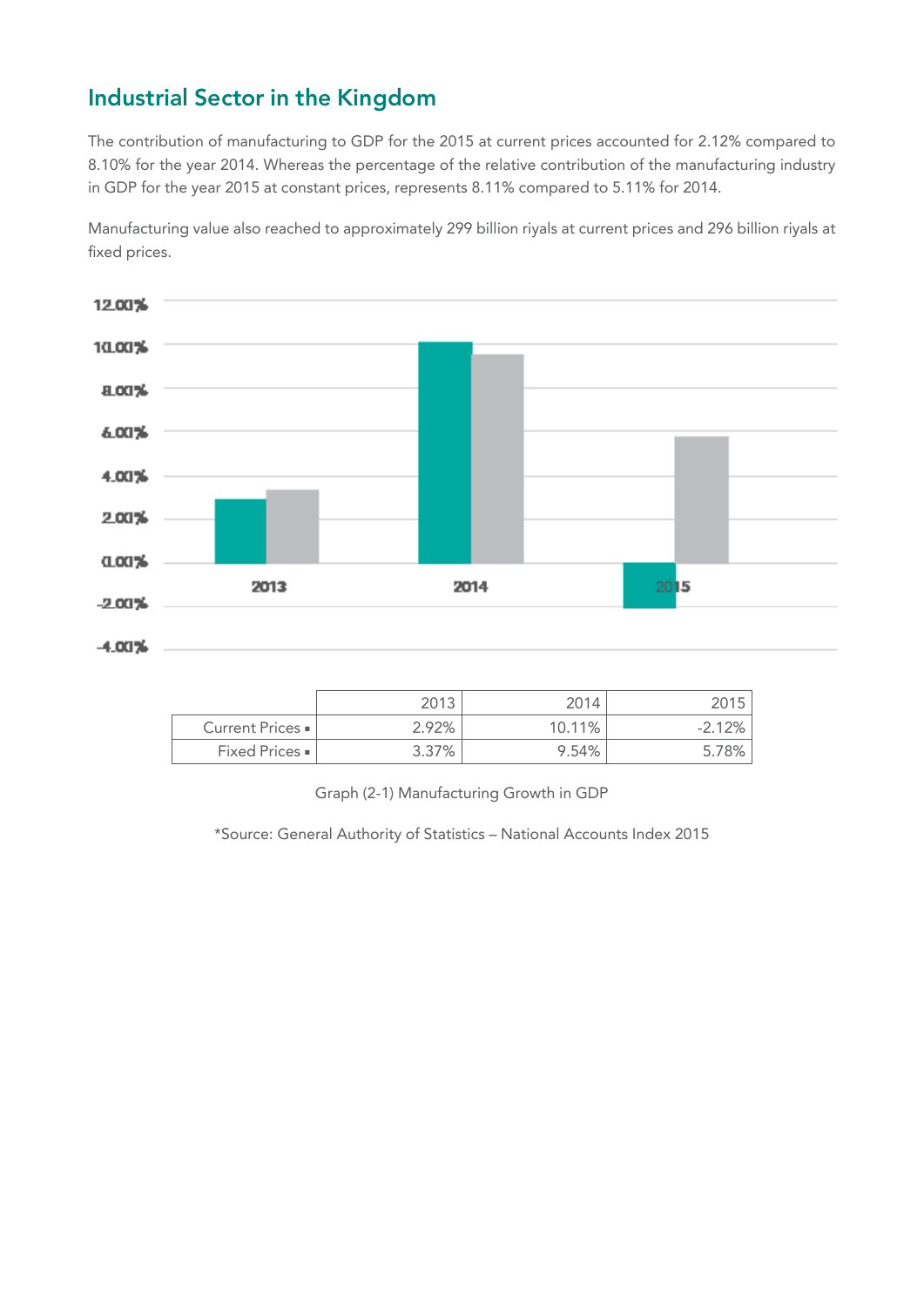

|                         | 2011      | 2012      | 2013   | 2014   | 2015      |
|-------------------------|-----------|-----------|--------|--------|-----------|
| Current Prices =        | $10.90\%$ | $10.80\%$ | 10.90% | 11.50% | $11.80\%$ |
| <b>Fixed Prices</b> - I | $10.0\%$  | 9.8%      | 10.0%  | 10.8%  | $12.2\%$  |

Graph (2-2) Manufacturing Industry Contribution in GDP





Graph (2-3) Growth of Manufacturing Value in millions of Riyals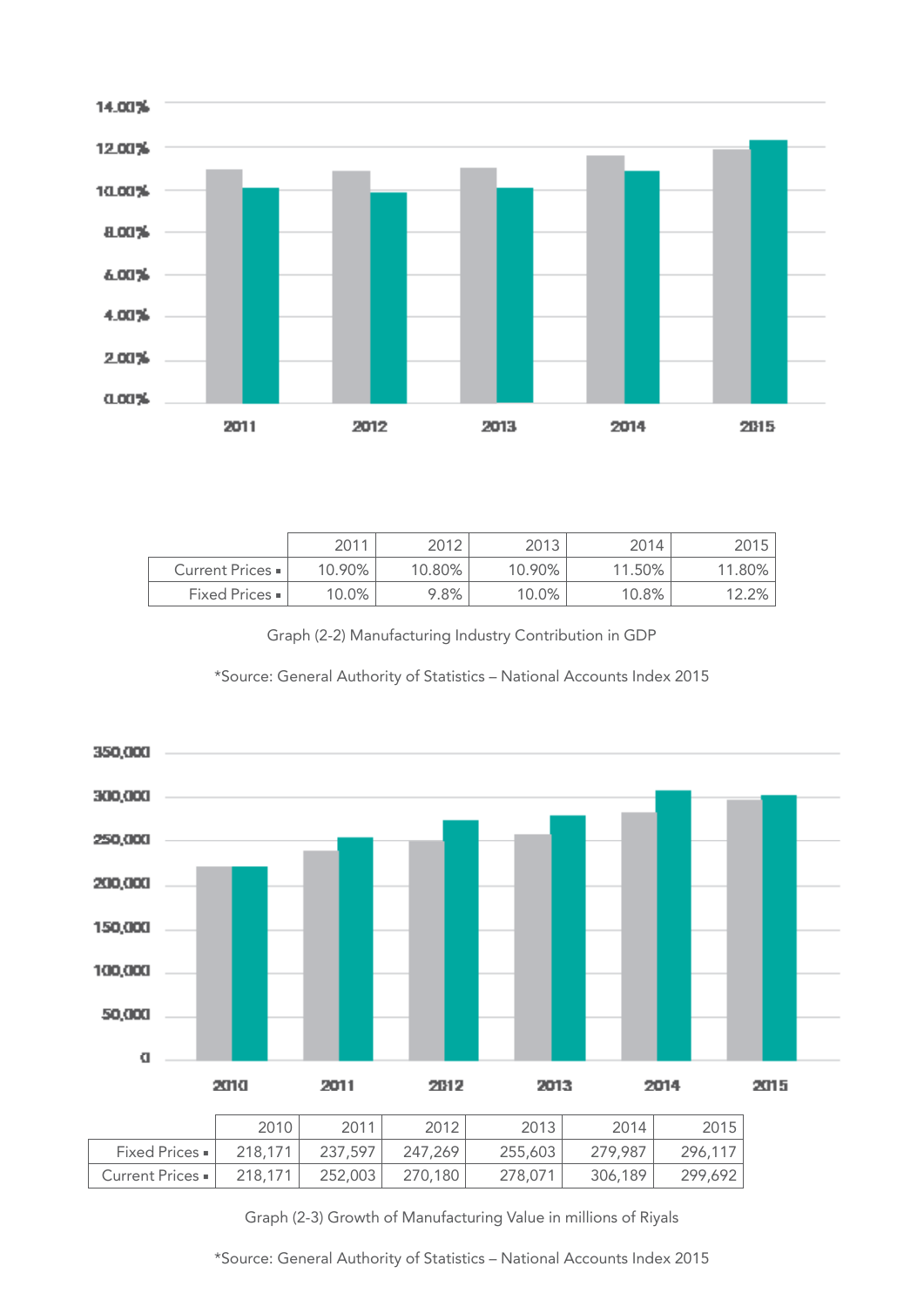

Graph (2-4) Number of Productive Factories in the Sector

\*Source: General Authority of Statistics – National Accounts Index 2015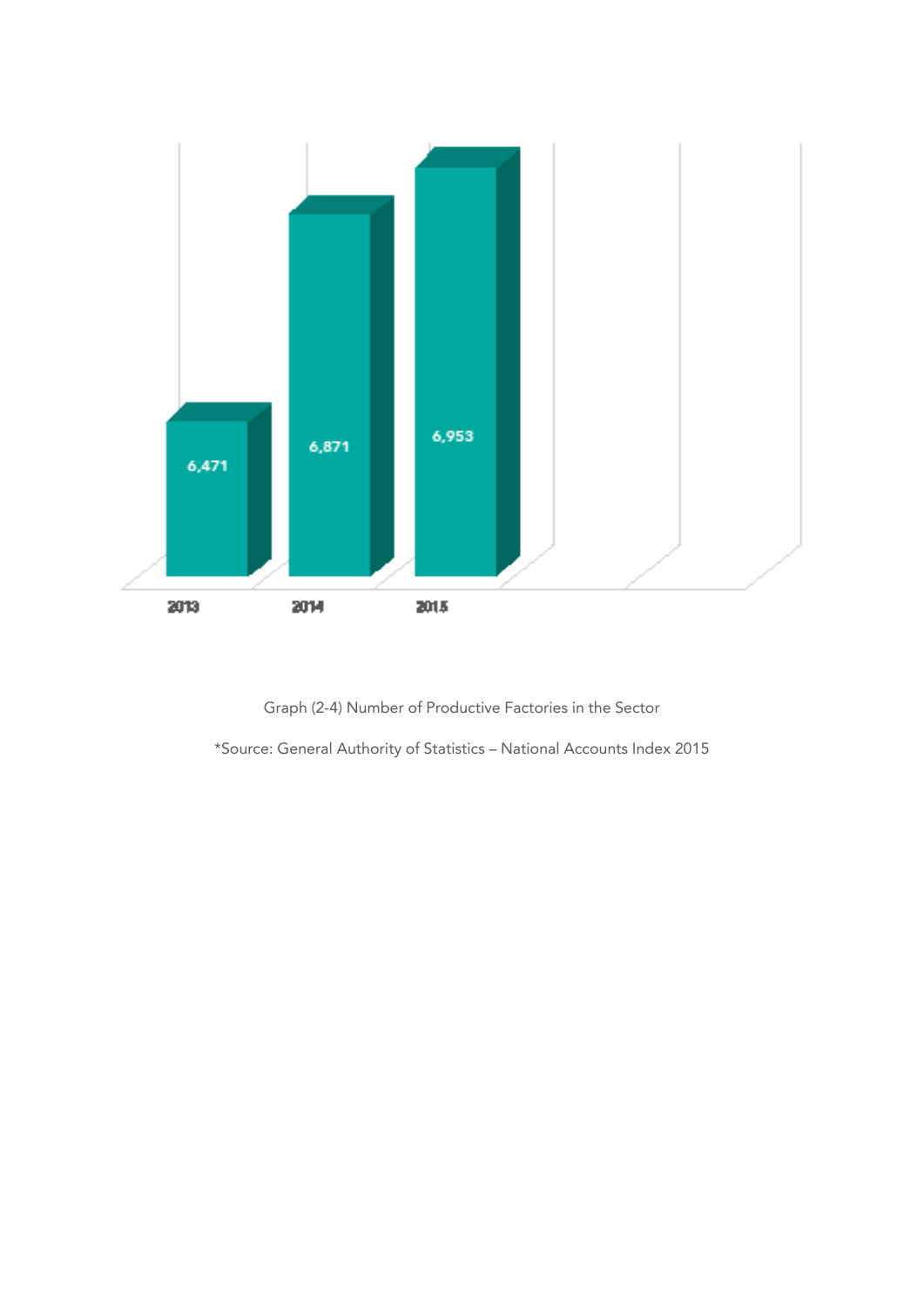# **MODON Working Strategy**

## **Goals:**

| <b>General Goals</b>                             | Goals for 2015                                                           |                                     |
|--------------------------------------------------|--------------------------------------------------------------------------|-------------------------------------|
|                                                  |                                                                          | the End of 2015 (*)                 |
|                                                  | Planning and start 3 industrial oasis                                    | 3                                   |
|                                                  | Completion of detailed designing for residential complex in              | 1                                   |
|                                                  | Jeddah Oasis                                                             |                                     |
|                                                  | Design 7 residential complexes for families and workers                  | 6                                   |
| Expansion in developed                           | Sign logistics contracts for 300,000 m <sup>2</sup>                      | 592,000 m <sup>2</sup>              |
| areas and complete<br>services in the industrial | Design and build MODON Schools                                           | 1 international and<br>local school |
| cities                                           | Contract to build 260 Ready Factories                                    | 260                                 |
|                                                  | Complete 8 Administration Buildings and construct 6 new                  | 10                                  |
|                                                  | Increase developed area to 8.2 million m <sup>2</sup> by 2015            | 5.04 million m <sup>2</sup>         |
|                                                  | Complete development services in existing industrial cities              | 24.4 million m <sup>2</sup>         |
|                                                  | Increase the capacity of power stations by 5%                            | 6.766%                              |
| Expand the level                                 | Increase green spaces to 1.5 million m <sup>2</sup>                      | $1.775$ million m <sup>2</sup>      |
| of operation and                                 | Lift cleaning and maintenance indicators to more than 90%                | 95%                                 |
| maintenance services and                         | Decrease accident percentage to 20% from the previous                    |                                     |
| raise the level of security                      | year                                                                     | 352                                 |
| and safety, health and<br>environment            | Apply 5S Methodology in the main industrial cities                       | 3                                   |
|                                                  | Increase total revenue to 560 million Riyals                             | 547 million Riyals                  |
| Develop and increase                             | Reduce the proportion of the budget deviation between                    |                                     |
| revenue                                          | actual and estimated budget                                              | $-9%$                               |
| Market industrial cities                         | Increase investment revenue to 50 million                                | 42 million Riyals                   |
| Achieve high financial<br>efficiency             | Raise the value of the return on investment in deposits to 25<br>million | 19.7 million Riyals                 |
|                                                  | Strengthen MODON identity internally and externally                      | 100%                                |
|                                                  | Provide specialized programs to all the employees                        | 100%                                |
| Develop work                                     | Recruit special competencies in operating industrial cities              |                                     |
| environment, increase                            | and project management                                                   | 82 employees                        |
| MODON employee                                   | Establish programs to attract talented graduates                         | 15                                  |
| efficiency and convert                           | Establish five events for the development of social                      |                                     |
| MODON to a talent                                | responsibility programs (marathons - Marketing Conference                | 5                                   |
| attractive organization                          | - industrial opportunities Forum)                                        |                                     |
|                                                  | Promote the love of the industry to future generations by                | 7,000                               |
|                                                  | increasing the number of student visits to 5000 students                 |                                     |

(\*) Unaudited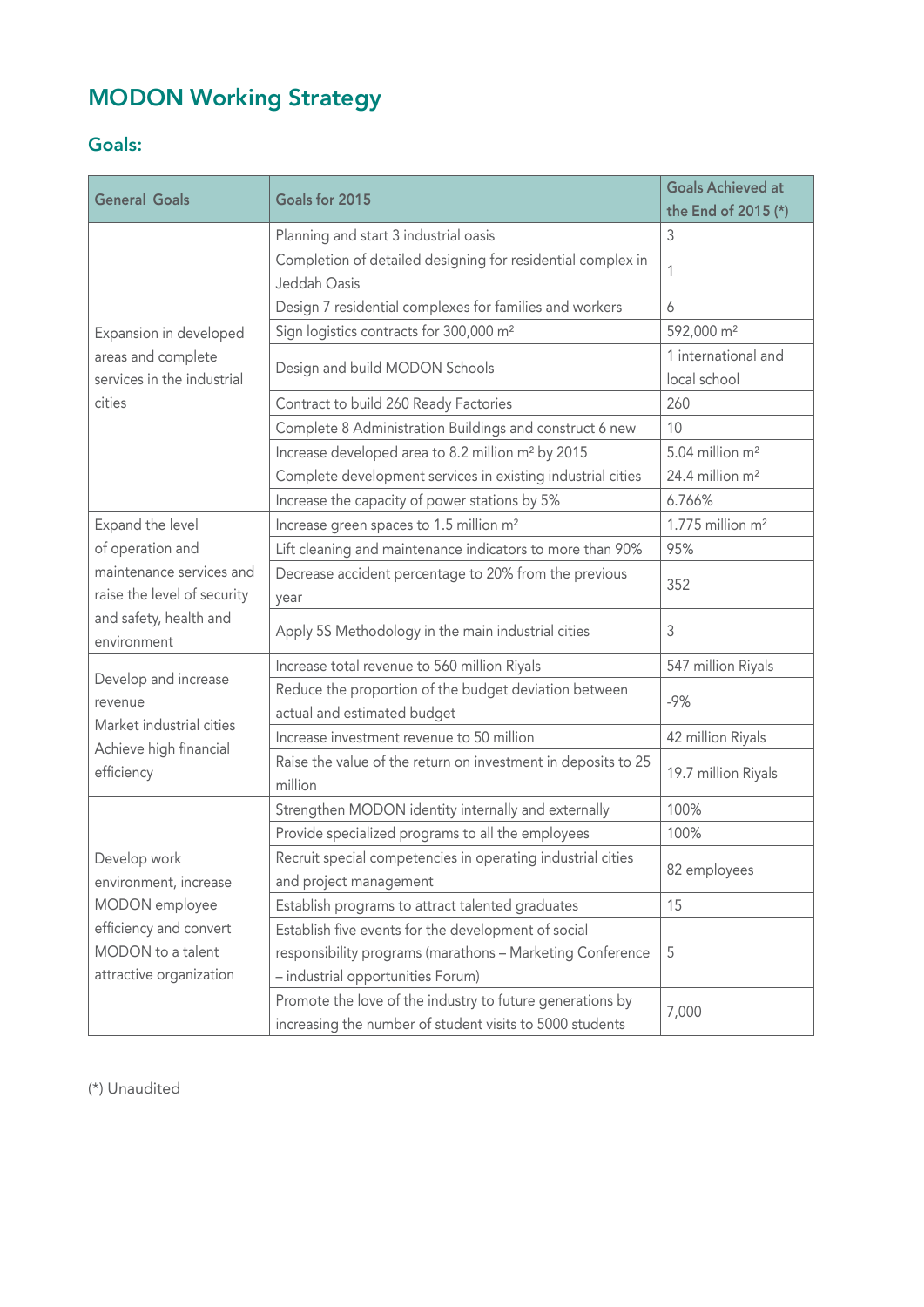## **MODON Working Strategy 2020**

| Developed Area                                           | <b>Typical Industrial Cities</b> |
|----------------------------------------------------------|----------------------------------|
| 220 million m <sup>2</sup>                               | 38 million m <sup>2</sup>        |
| <b>Smart Tech Industrial Complexes</b>                   | Developed Area in Private Cities |
| 6 Complexes                                              | 38 million m <sup>2</sup>        |
| Industrial and Commercial Facilities<br>6,600 Facilities |                                  |

| <b>Ready Factories</b> | <b>Industrial Oasis</b>          |
|------------------------|----------------------------------|
| 2,000 Factories        | 5 Oasis                          |
| Industrial Incubators  | Logistics Buildings              |
| 200 Incubators         | 1,000 Buildings                  |
| Renewable Energy Use   | City Dwellers Satisfaction Index |
| 5 Mega                 | 90%                              |
| <b>Fire Stations</b>   | <b>Training Centers</b>          |
| <b>15 Stations</b>     | 20 Centers                       |

| Table (2-11) MODON Targets 2020 |  |  |  |
|---------------------------------|--|--|--|
|---------------------------------|--|--|--|

## **MODON Working Strategy 2020 contd…**

| <b>Housing Units</b><br>10,000 | <b>Recreational Parks</b>                 | <b>Recreational Parks</b> | Hospitals and<br><b>Medical Centers</b> | Logistics Services<br>Performance Index |
|--------------------------------|-------------------------------------------|---------------------------|-----------------------------------------|-----------------------------------------|
| Schools                        | Recreational Centers   Commercial Centers |                           | Office Units                            |                                         |

Table (2-11) MODON Targets 2020

## **MODON Products and Services**

MODON presents several distinguished products, such as:

- Industrial lands
- Service lands
- MODON Oasis
- Ready Factories
- Industrial Incubators
- Ready Warehouses.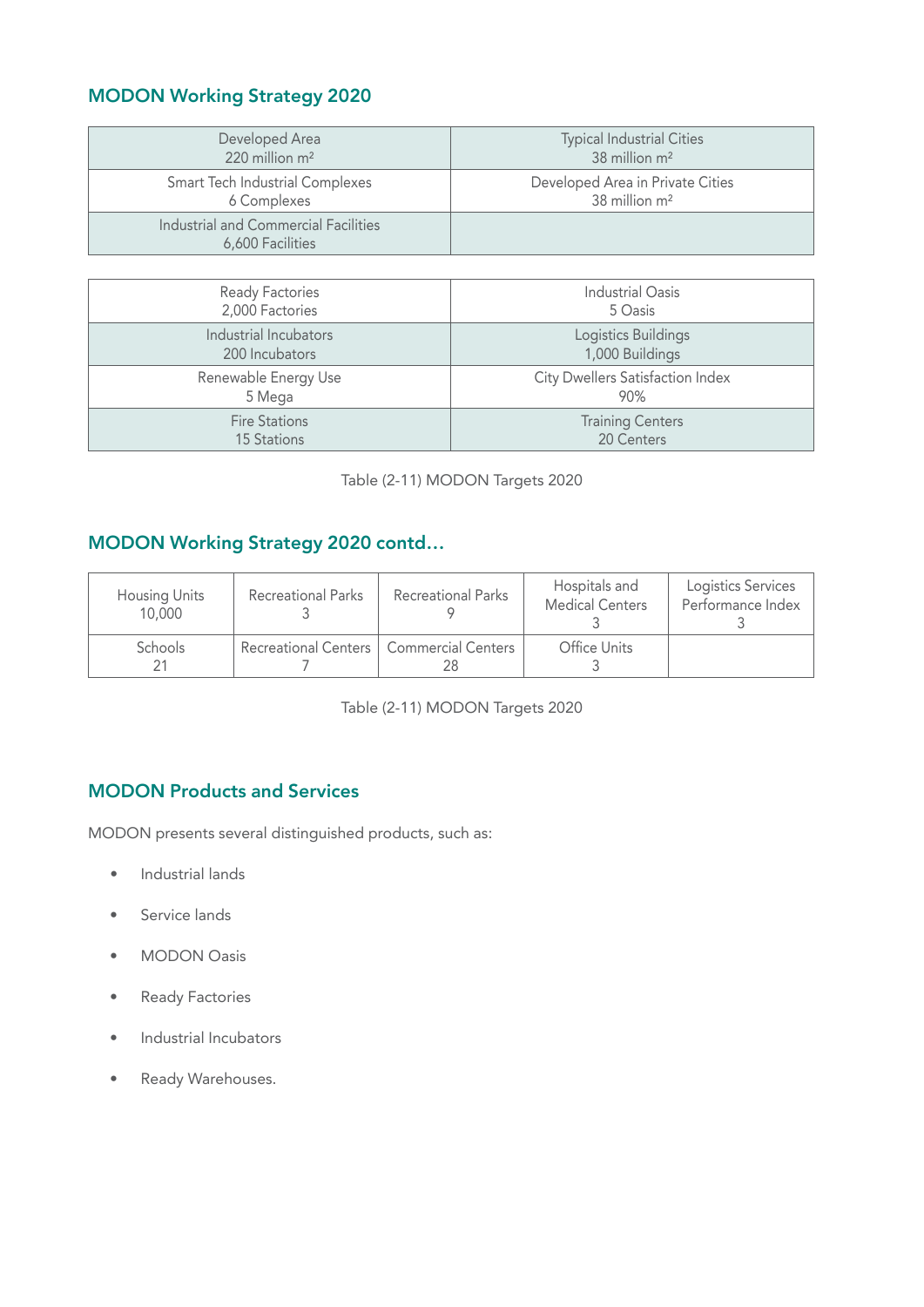## **Ready Factories Projects**

Through Ready Factory project, MODON provides integrated services for industrial investors including: infrastructure developer, electricity, communications, water, parking lots, means of security, safety and other services that are required by the industry and the industrialists.

By the end of 2015, MODON was successful in providing 134 ready-made factories in a number of industrial cities; whereas 534 are under construction. Of these, 83 factories have been leased and it is planned that the number will reach 2,000 ready factories by 2020. Following table shows the data:

| Industrial City        | Area (m <sup>2</sup> ) | Phase                    | <b>Total Factories</b> | Completion<br>Percentage |
|------------------------|------------------------|--------------------------|------------------------|--------------------------|
| Riyadh 2nd.            | 900                    | 1st.                     | $\,8\,$                | 100%                     |
|                        | 900                    | 2nd.                     | 8                      | 24%                      |
| Riyadh 3rd.            | 900                    | 1st.                     | 20                     | 100%                     |
|                        | 900                    | 2nd.                     | 20                     | 5%                       |
| Al-Kharj               | 900                    | 1st.                     | 24                     | 94%                      |
|                        | 900                    | 2nd.                     | 12                     | 17%                      |
|                        | 450                    | 2nd.                     | 24                     | 23%                      |
| Shaqraa                | 900                    | $\overline{a}$           | 10                     | 88%                      |
| Al-Zulfi               | 900                    | $\qquad \qquad -$        | 10                     | 37%                      |
| Sudair                 | 900                    | $\frac{1}{2}$            | 9                      | 100%                     |
| Al-Qassim 1st.         | 900                    | $\overline{a}$           | 16                     | 87%                      |
| Al-Qassim 2nd.         | 900                    | $\overline{a}$           | 10                     | 89%                      |
| Ha'il                  | 900                    |                          | 12                     | 50%                      |
| Dammam 2nd.            | 900                    | 1st.                     | 10                     | 100%                     |
|                        | 900                    | 2nd.                     | 10                     | 100%                     |
| Dammam 3rd.            | 900                    | 1st.                     | 24                     | 100%                     |
|                        | 900                    | 2nd.                     | 24                     | 99%                      |
| MODON Oasis in Al-Ahsa | 900                    | ÷                        | 20                     | 100%                     |
|                        | 450                    | $\qquad \qquad -$        | 20                     | 10%                      |
| Hafr Al-Batin          | 900                    |                          | 8                      | 91%                      |
| Ar'ar                  | 900                    | ÷                        | 12                     | 8%                       |
| Jeddah 1st.            | 450                    | $\overline{a}$           | 16                     | 19%                      |
| Jeddah 2nd.            | 450                    | 2nd.                     | 20                     | 13%                      |
| Jeddah 3rd.            | 900                    | 1st.                     | 12                     | 12%                      |
|                        | 450                    | 2nd.                     | 20                     | 15%                      |
| Jeddah 4th.            | 900                    | 1st.                     | 24                     | 35%                      |
| Al-Madinah             | 900                    | $\overline{a}$           | 28                     | 9%                       |
| Tabuk                  | 900                    | $\overline{\phantom{a}}$ | $\,8\,$                | 21%                      |
| Najran                 | 900                    |                          | 12                     | 14%                      |
| Al-Baha                | 900                    | $\overline{a}$           | 10                     | 10%                      |
| Assir                  | 900                    | $\overline{a}$           | $\overline{4}$         | 90%                      |
| Jazan                  | 900                    | $\overline{a}$           | $\, 8$                 | $5%$                     |

Table (3-14) Ready Factories Projects and Completion Percentage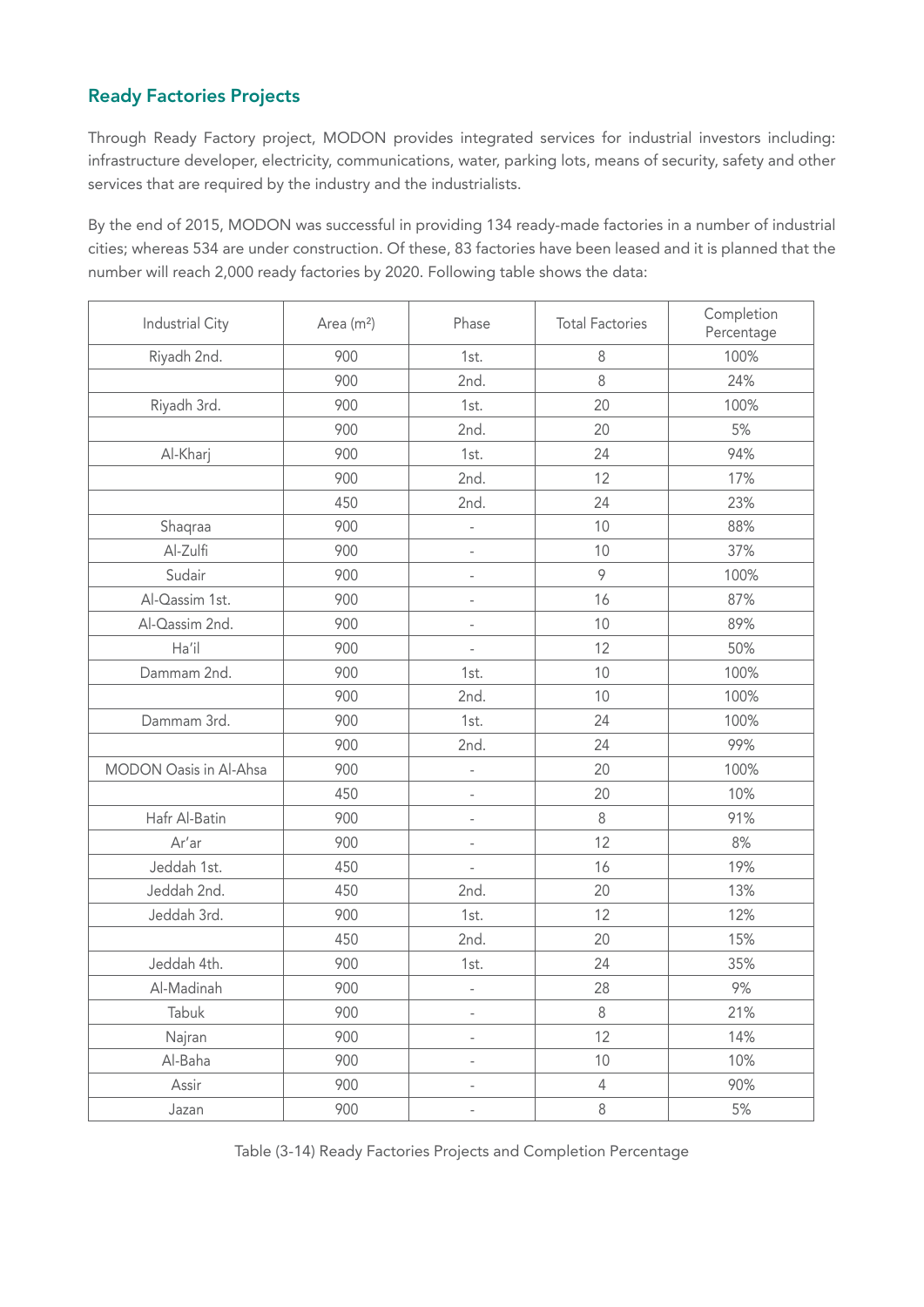## **Ready Factories Projects… contd..**

| Region         | Cities | No. of Projects | No. of Under-<br>construction Factories |
|----------------|--------|-----------------|-----------------------------------------|
| Central Region |        |                 | 108                                     |
| Eastern Region |        |                 | 184                                     |
| Western Region |        |                 | 242                                     |
| Total          |        |                 | 534                                     |

Table (3-15) Ready Factories Status in the Three Regions

## **Industrial Incubators Projects**

MODON signed agreements for the construction of 46 industrial incubators in Dammam 2nd. The following table shows details of the planned project implementation.

| <b>Project Name</b>   | <b>Industrial City</b> | <b>Completion Percentage</b> |
|-----------------------|------------------------|------------------------------|
| Industrial Incubators | Dammam 2nd.            | 21%                          |

Table (3-16) Completion Percentage of Industrial Incubators Projects

#### **Growth of Industrial Investments**

The following table shows the number of industrial investments that have been attracted in 2015 compared to years 2013 and 2014.

|                           | ว∩1<br><b>LUIJ</b> | 001<br>14<br>ZU. | $\bigcap \bigcap$<br>∠∪<br>$\sim$ |
|---------------------------|--------------------|------------------|-----------------------------------|
| Industrial<br>Investments | 700                | 64               | $\overline{\phantom{a}}$<br>470   |

Table (3-17) Growth of Industrial Investments

| Number of Productive Factories in the<br>year 2015 |       |
|----------------------------------------------------|-------|
| Central Region                                     | 998   |
| Western Region                                     | 1,062 |
| Eastern Region                                     | 787   |
| Total                                              | 2,874 |

Table (3-28) Productive Factories in the Three Regions in the year 2015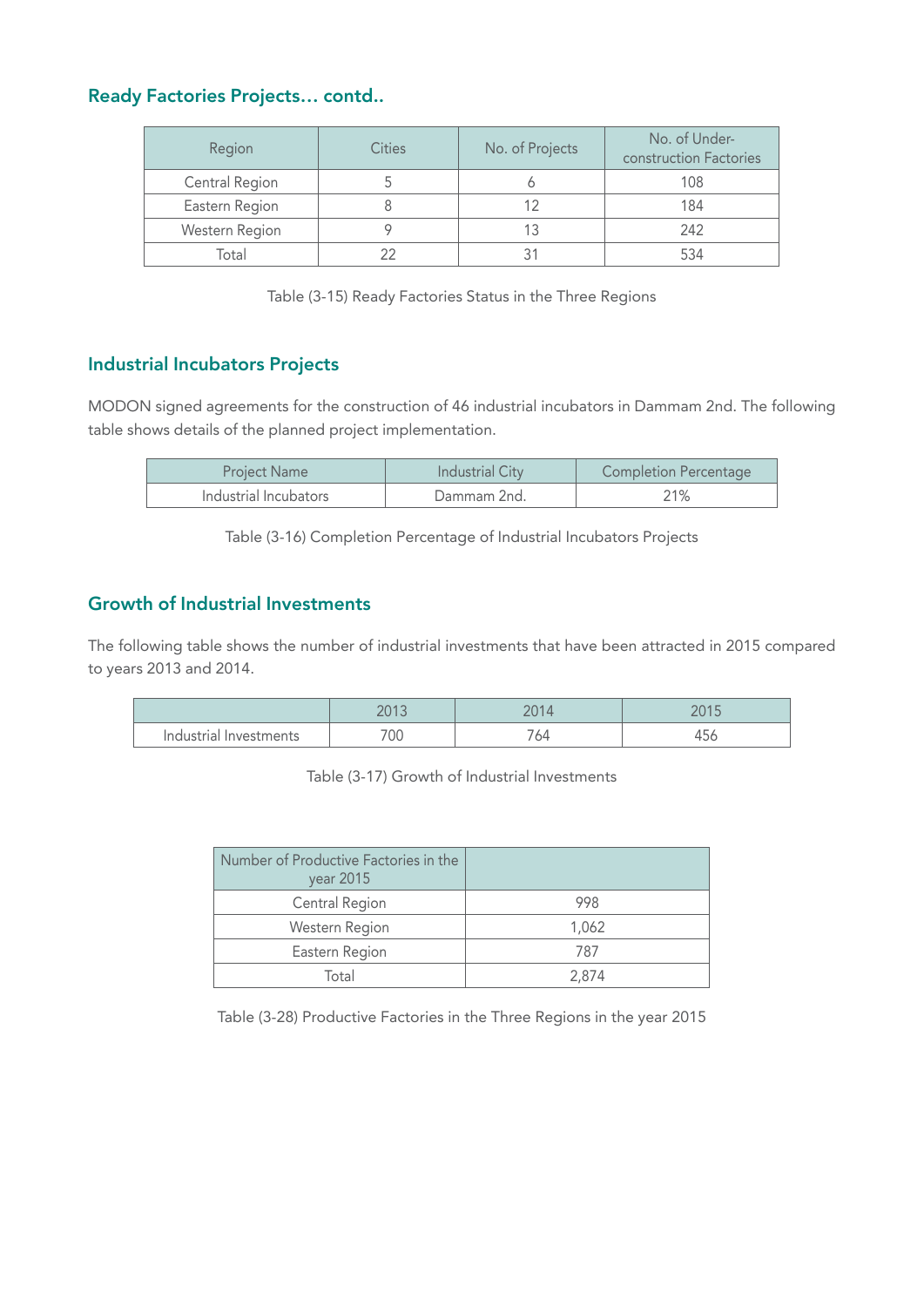

Graph (3-29) Growth of Productive Factories in the Industrial Cities

# **Economic Sustainability**

#### **Attracting Global and Domestic Investments**

«MODON» continued its efforts to attract global industrial value-added companies and large domestic companies, which will have a big contribution to the localization of the industry and enhance the added value of the industry.

#### **Auto Industry**

MODON contracted manufacturers of cars, buses and trucks in Sudair and Jeddah industrial cities as shown in the following table:

| <b>Company Name</b>                                                                                                           | Activity                        | City   | Area                      |  |
|-------------------------------------------------------------------------------------------------------------------------------|---------------------------------|--------|---------------------------|--|
| <b>DAEWOO</b>                                                                                                                 | Car manufacturing               | Sudair | 10,000,000 m <sup>2</sup> |  |
| NDA has been signed. Studying company needs to develop the land                                                               |                                 |        |                           |  |
| Daimler Benz                                                                                                                  | Car manufacturing               | Sudair | Study stage               |  |
| The company has been provided with necessary information to examine the site and prepare project study                        |                                 |        |                           |  |
| <b>CHTC</b>                                                                                                                   | Bus manufacturing               | Jeddah | 50,000 m <sup>2</sup>     |  |
| The company has been contacted to establish a factory in the Western Region                                                   |                                 |        |                           |  |
| ZAHAV                                                                                                                         | Cars and truck<br>manufacturing | Sudair | 250,000 m <sup>2</sup>    |  |
| The company has been contacted to establish a factory and study the company needs to build an industrial complex<br>in Sudair |                                 |        |                           |  |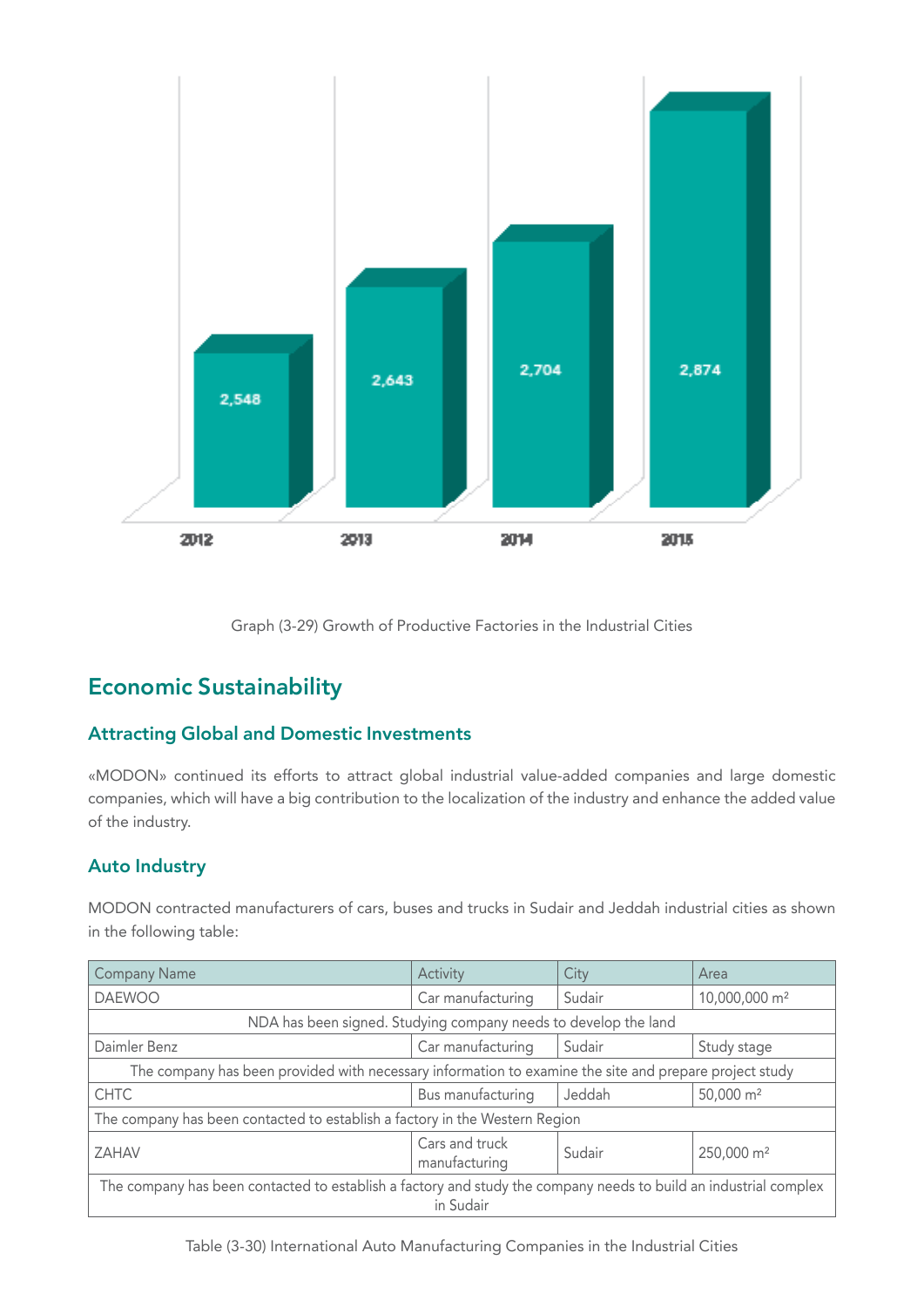#### **Logistics Services**

The total area leased for logistics services in 2015 was 595,697 m². The following table shows the total area and number of logistics and warehouse contracts in 17 industrial cities:

| Areas and Logistics and Storage contracts                                     |                     |  |  |
|-------------------------------------------------------------------------------|---------------------|--|--|
| Logistics and storage areas dedicated in the industrial cities/m <sup>2</sup> | $ 2,373,869\rangle$ |  |  |
| Number of logistics and storage contracts                                     | 105                 |  |  |

Table (3-31) Areas and Logistics and Storage Contracts

#### **Residential Complexes**

The following table shows the residential complexes under design stages:

| City                            | <b>Bachelor Housing</b><br>(Units) | <b>Residential Apartments</b><br>(Units) | <b>Residential Villas</b><br>(Units) | <b>Drivers Residence</b><br>(Beds) |
|---------------------------------|------------------------------------|------------------------------------------|--------------------------------------|------------------------------------|
| Sudair                          | 816                                | 1,804                                    | 28                                   | 104                                |
| Al-Kharj                        | 840                                | 2,398                                    | 251                                  | 104                                |
| Ha'il                           | 612                                | 3,790                                    | 138                                  | 104                                |
| Dammam 3rd.                     | 816                                | 1,856                                    | 1,710                                | 104                                |
| Jeddah 3rd.                     | 432                                | 1,392                                    | 92                                   | 208                                |
| <b>MODON Oasis in</b><br>Jeddah | 720                                | 3,206                                    | 241                                  | 400                                |
| Al-Madina                       | 612                                | 2,511                                    | 20                                   | 104                                |
| Total                           | 4,848                              | 16,957                                   | 2,480                                | 1,128                              |

Table (3-32) Residential Complex Projects under Design stage

#### **Water Projects**

Total capacity of water treatment plants grew significantly between the years 2012 and 2015 due to the rise in the level of water services and the implementation of a large number of water projects, which resulted in an increase in the total capacity to reach 178,500 cubic meters per day, compared to 95,000 cubic meters per day in the year 2012, a cumulative increase of up to 88%.



Graph (3-39) Growth of Water Capacity in Water Treatment Plants m<sup>3</sup>/day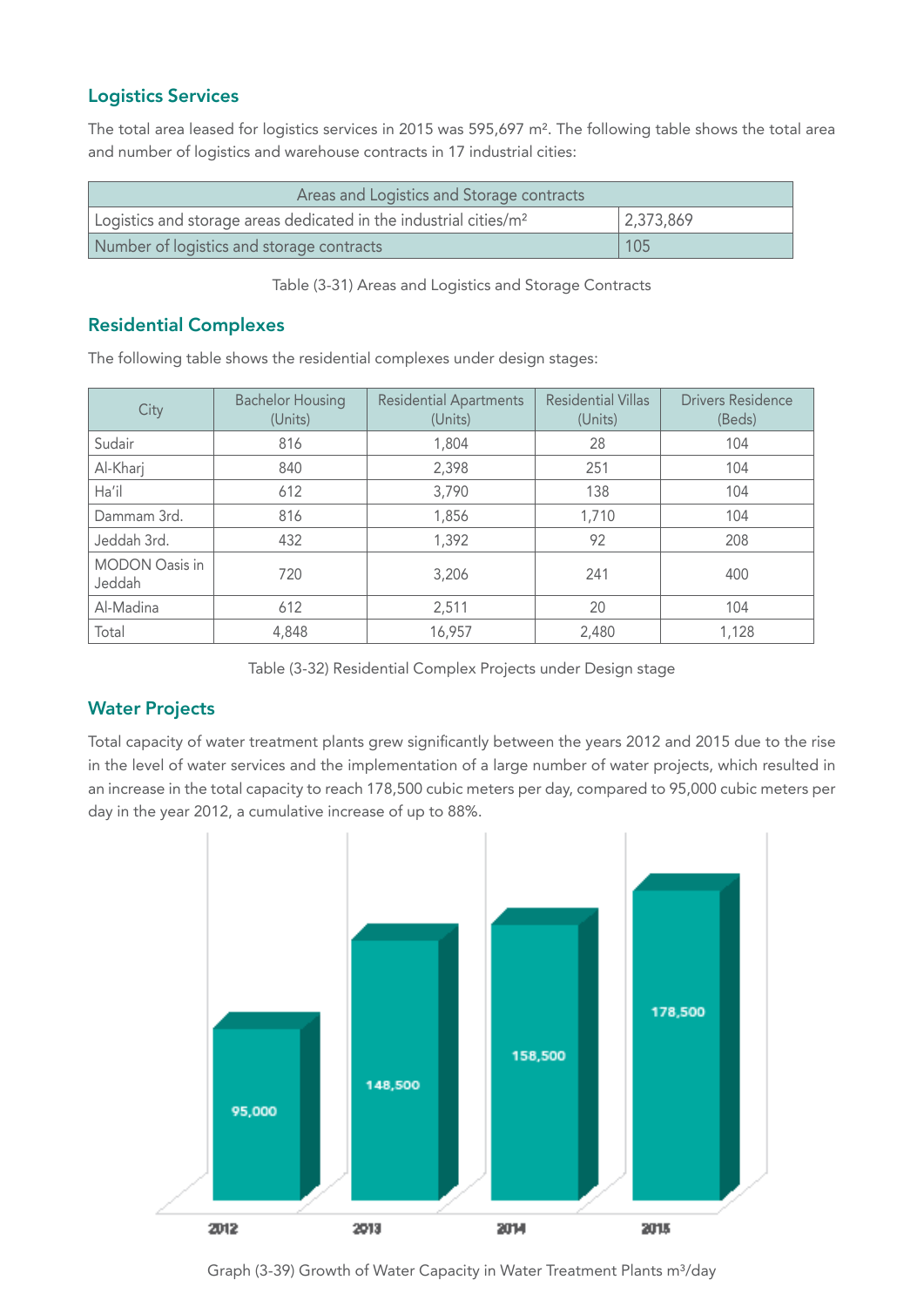#### **Environmental Management**

Among the trends set by «MODON» to transform the Saudi industrial cities into environmentally friendly cities, attention was paid to projects of afforestation, where a total area of green spaces at the end of 2015 increased to 1,77 million square meters, compared to 1.3 million square meters in 2014, an increase of 36%. The total number of trees in the industrial cities also reached 63,679 trees.



Graph (3-46) Growth in Green Areas in the Industrial Cities

#### **Smart Waste Containers**

MODON launched the installation of underground smart compressed waste containers initiative in 2015. These containers are produced entirely in Saudi Arabia. This is a global trend to get rid of harmful waste, where it is buried under the ground for a certain period, until it is then transported to recycling factories or landfill incinerators.

#### **Women Involvement in the Industrial Sector**

#### **MODON Oasis**

The total number of female workers in factories reached 6,962 workers, dispersed across the three regions, the Central, the Eastern and the Western Region.

| Number of Female Workers in the Industrial Cities According to Regions |                       |  |  |
|------------------------------------------------------------------------|-----------------------|--|--|
| Region                                                                 | No. of Female Workers |  |  |
| Eastern                                                                | 1.419                 |  |  |
| Western                                                                | 2,557                 |  |  |
| Central                                                                | 2.986                 |  |  |
| Total                                                                  | 6,962                 |  |  |

Table (3-58) Number of Female Workers in the Industrial Cities According to Regions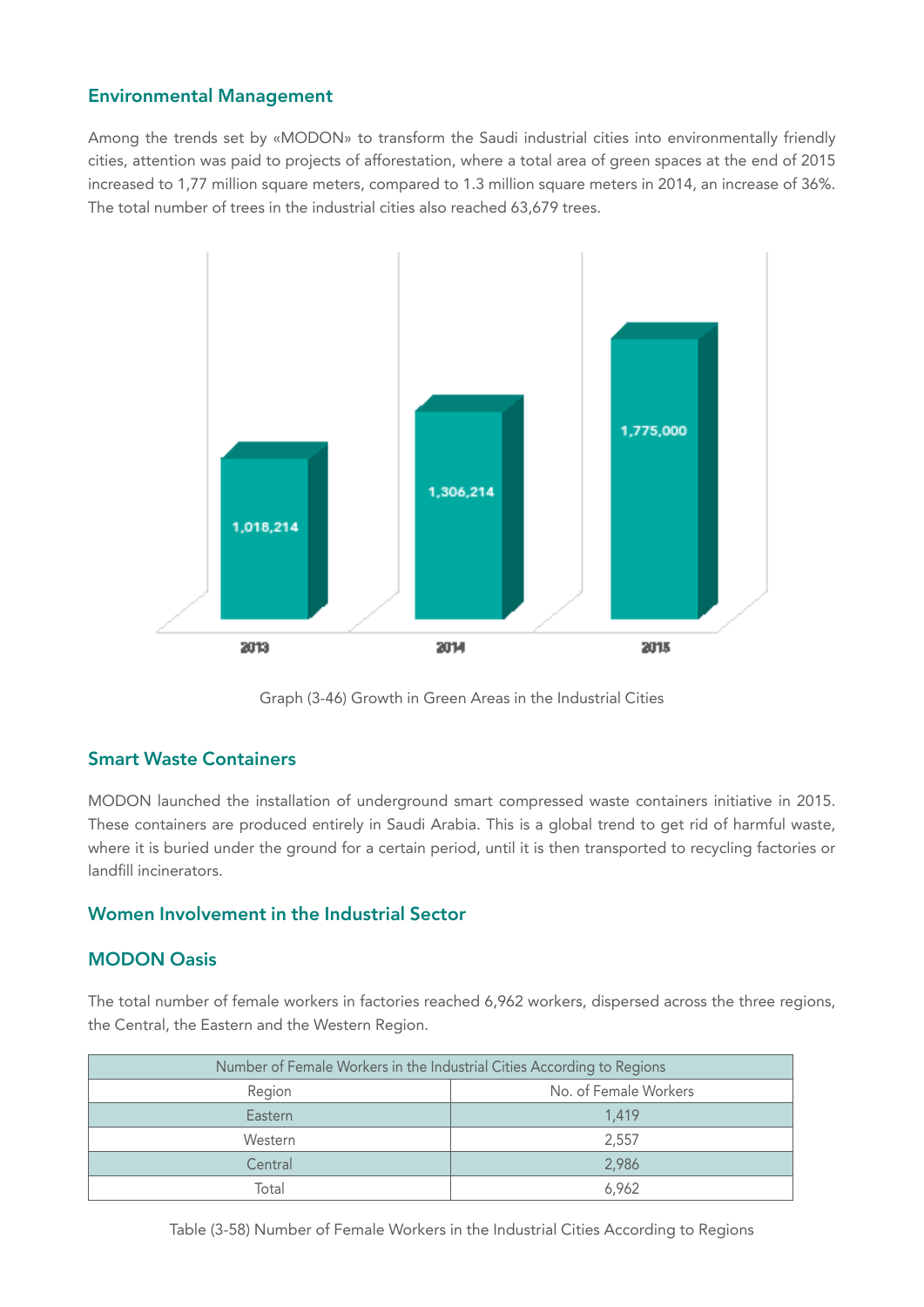

Graph (3-59) Distribution of Female Workers in the Industrial Cities According to Regions

#### **Women Job Creation**

Owing to continued MODON support, the number of factories employing women increased to 166 factories compared to 148 factories in 2014 representing 6% of the total factories. Meanwhile the number of female workers reached 45,592 workers from just 5,738 in 2014.





No. of Factories women Number of Female Workers Percentage of Female workers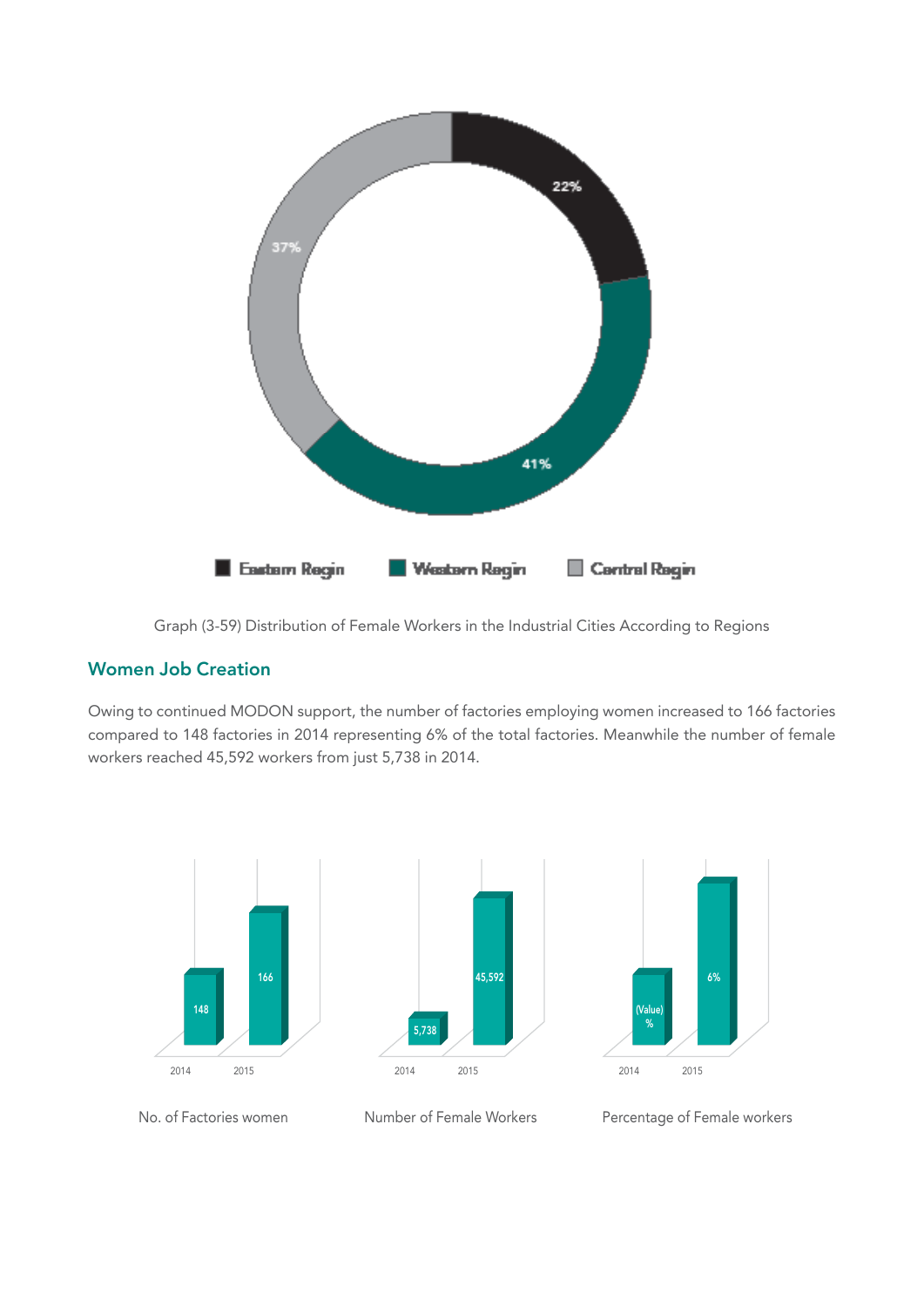## **MODON Achievements**

After the establishment of Saudi Industrial Property Authority (MODON) in the year 2001, MODON has sought to meet the increasing demands for industrial land and stood up to spread across the Kingdom and provide 34 industrial cities in various regions and is developing and supervising these industrial cities.

«MODON» continues its hard work to increase the number of industrial cities, and has targeted 40 industrial cities by 2020.

#### **Industrial Cities Development**

The number of industrial cities jumped from 14 industrial cities in 2007, to 34 industrial cities in 2015, an increase of 142.8%.



Table (4-1) Growth in Number of Industrial Cities



#### **Developed Area**

Table (4-2) Growth in Developed Area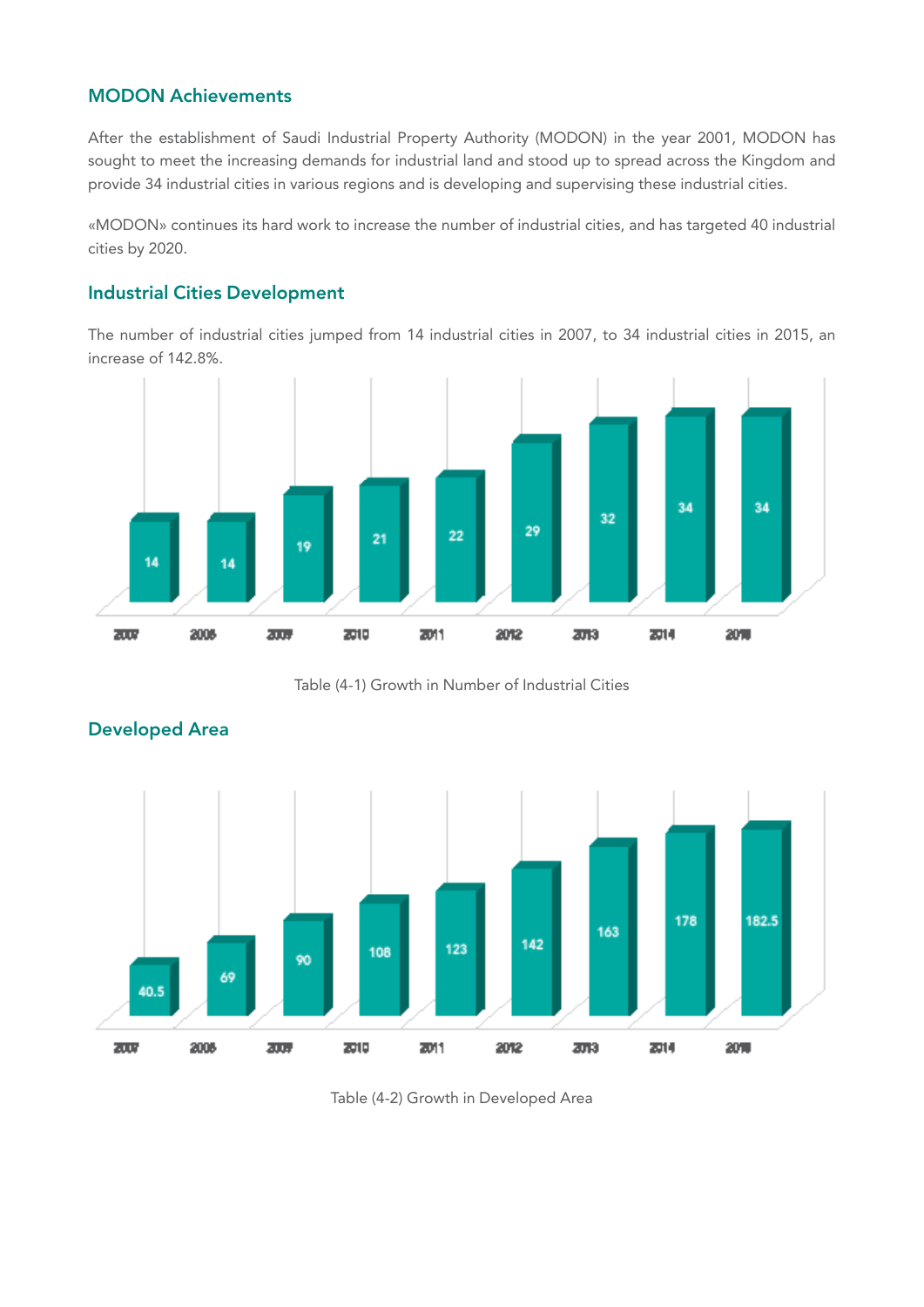





Table (4-4) Growth in Road Lengths in the Industrial Cities



## **Electric Power Stations**

Table (4-5) Growth in Electric Power Stations (MVA)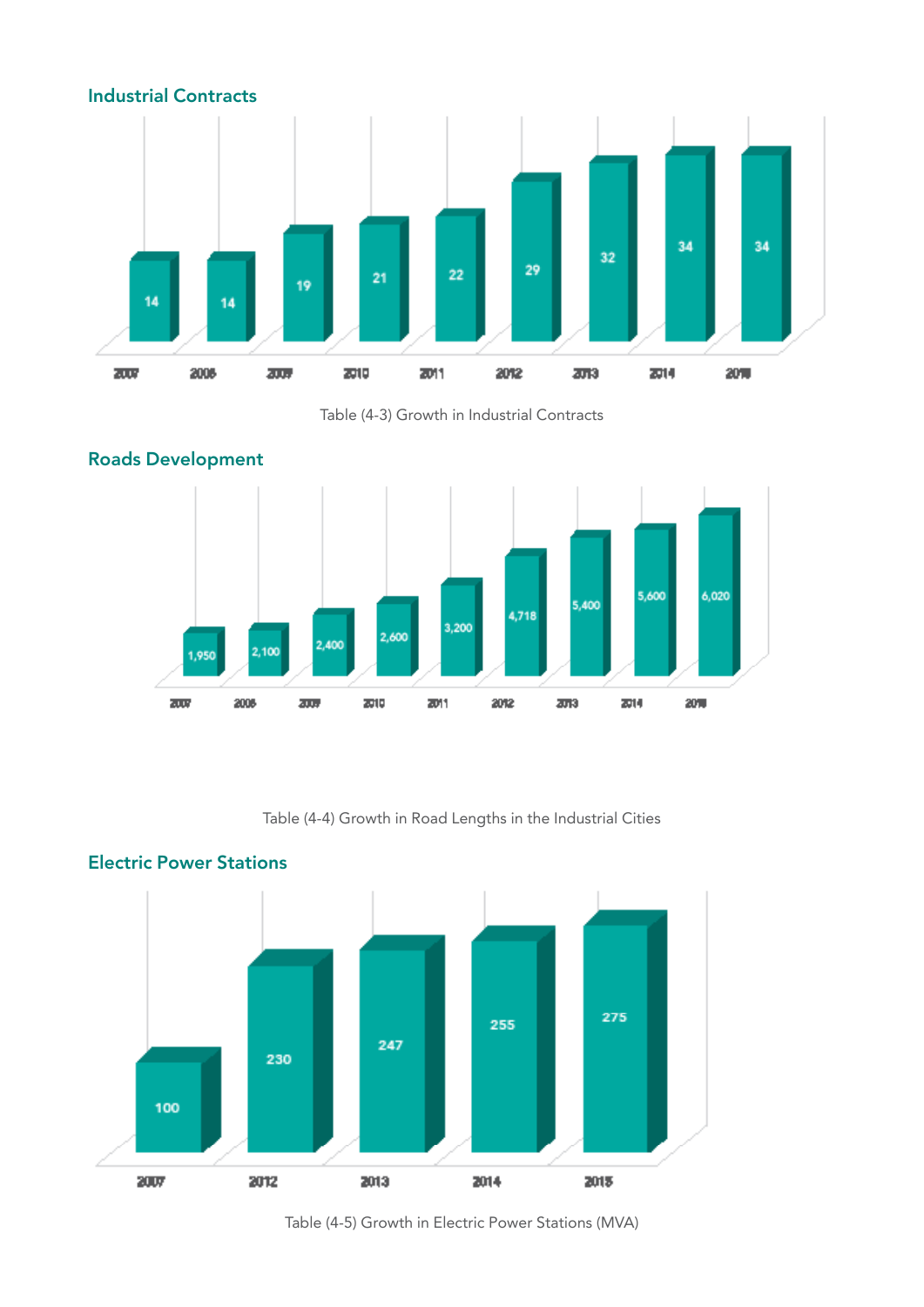## **MODON Lake**

«MODON» constructed the MODON Lake on the remnants of the city where sewage and industrial water was collected. Water is treated and converted into green areas. There are parks as well for visitors. MODON Lake in the largest artificial lake developed in the Kingdom, where water is treated in an environmental way using renewable water from Dammam 2nd. Industrial City. The total area of the Lake project is 400,000 square meters, whereas the area of the lake represents 210,000 square meters, or about 52% of the total project area.

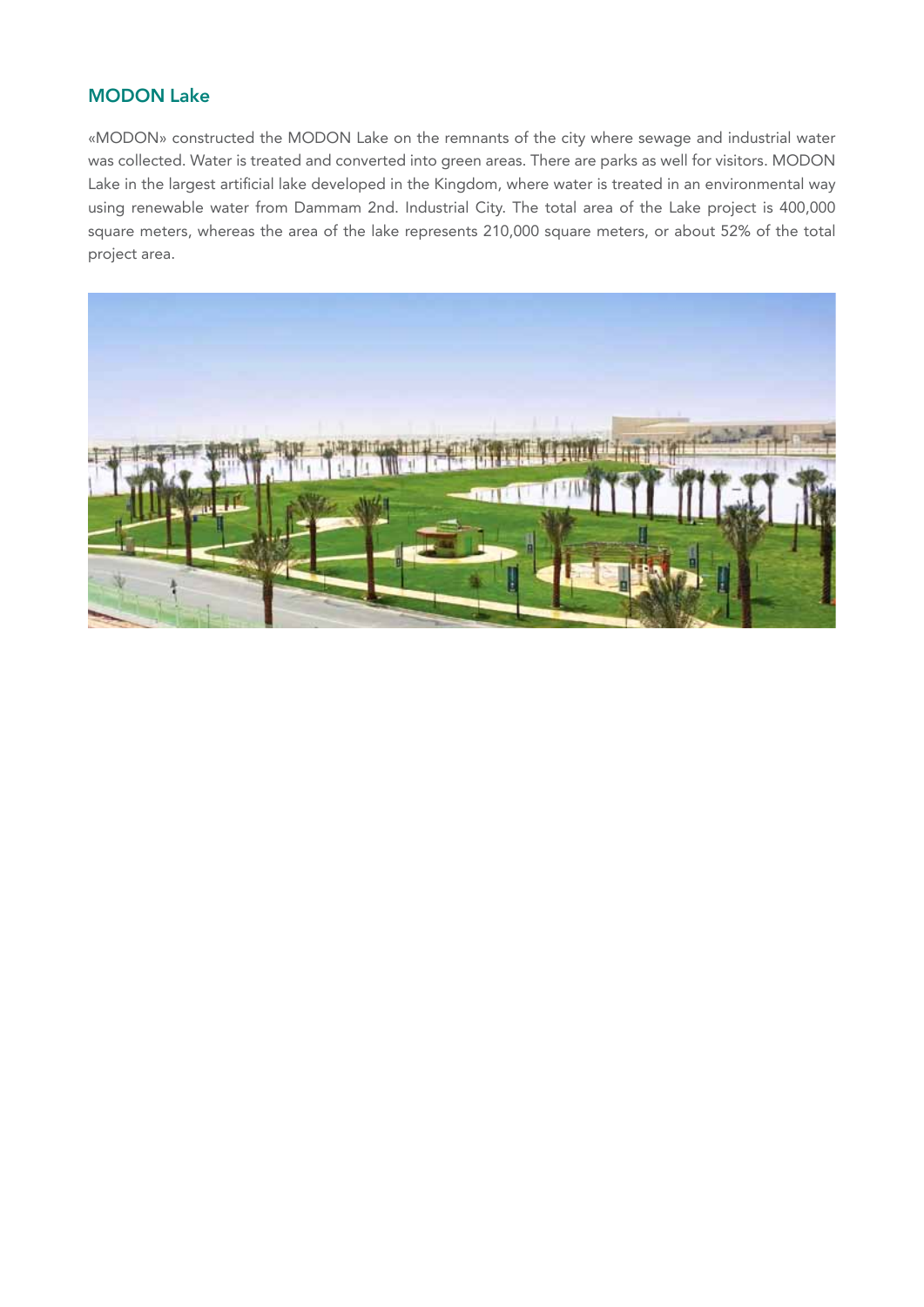## **Technology Zones**

MODON is working on the establishment and development of modern technology zones by providing land and specialized areas to the scientific communities, as well as by establishing the infrastructure and providing additional services to form a sophisticated center for invention, innovation and creativity in the scientific field, so as to ensure the development of knowledge industries and bio-business incubators along with technological services, thereby enticing investors and encouraging them to establish high-tech industrial plants.

MODON is also working to invite and attract universities and scientific R & D centers, as well as creative and thoughtful people to participate in the development of science and technology in the Kingdom, offering basic infrastructure and required services to develop high-tech advanced industries. Playing its role in the issuance of operating licenses for technology zones and follow-up on the evolution of the completion of projects and the provision of all the necessary services, MODON has lately issued licenses to develop two technology complexes on an area of 2,446,650 m².

MODON supervises two technology complexes: Information and Communications Technology Complex and Riyadh Valley Complex for Technology.